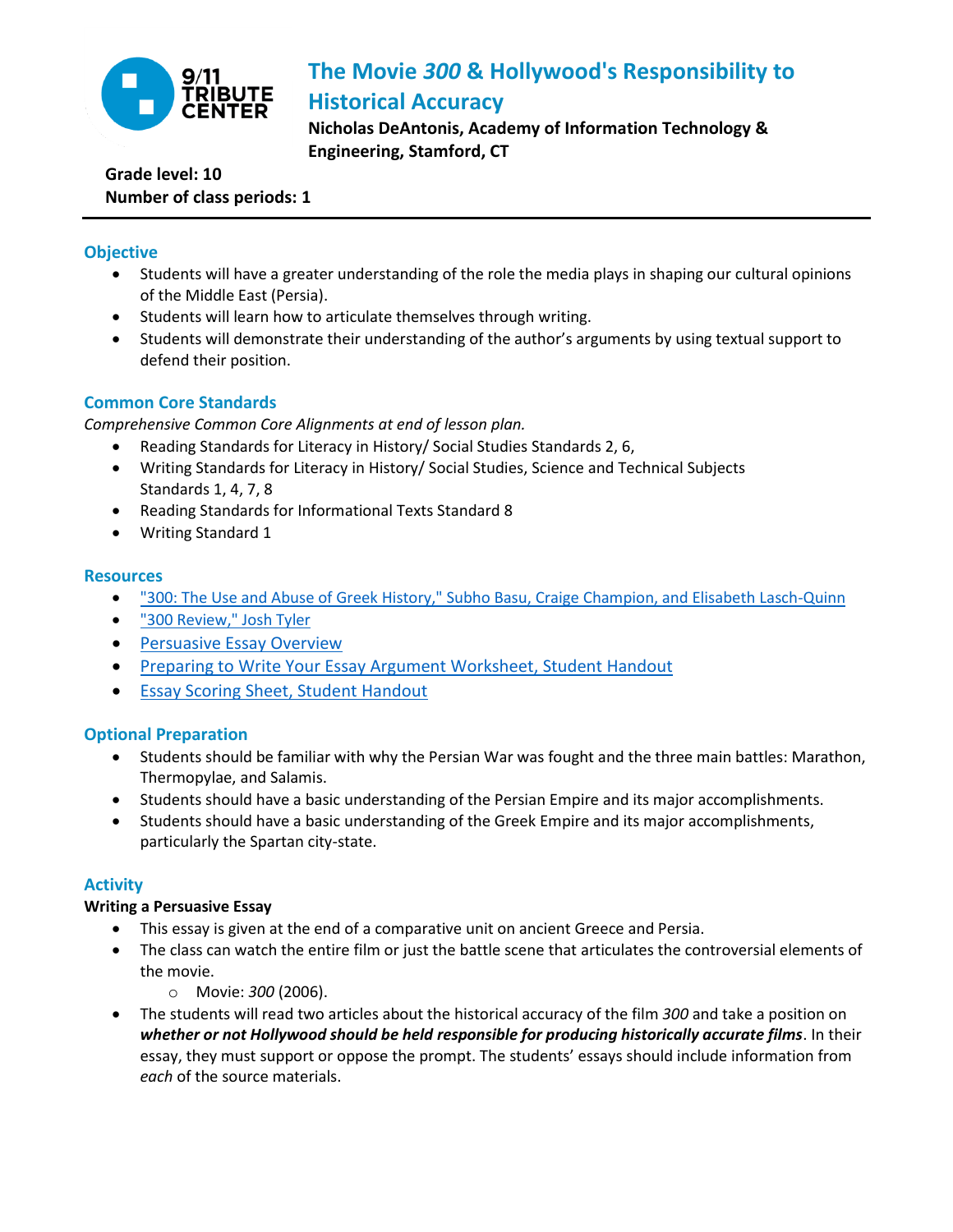

# **The Movie** *300* **& Hollywood's Responsibility to Historical Accuracy**

**Nicholas DeAntonis, Academy of Information Technology & Engineering, Stamford, CT** 

## **Assessment/Reflection**

- Students should demonstrate the ability to support their thesis with evidence from the articles.
- Students should demonstrate a detailed understanding of the controversy created by the film *300*.

#### **Common Core Alignments**

*This lesson could fit into a Social Studies unit on digital media and history through film, or could be part of an English unit on claims and counterclaims. The alignments were written with 10th grade in mind, but could be adjusted for an older or younger group.* 

#### **Reading Standards for Literacy in History/ Social Studies**

#### **Key Ideas and Details**

Standard 2: Determine the central ideas or information of a primary or secondary source; provide an accurate summary of how key events or ideas develop over the course of the text.

 Students will be reading two reviews of the film *300* and will need to determine the central idea of each article and will need to be able to summarize the key idea in order to synthesize it into an independent argument.

#### **Craft and Structure**

Standard 6: Compare the point of view of two or more authors for how they treat the same or similar topics, including which details they include and emphasize in their respective accounts.

 Students will be comparing the points of view of the authors of the two different film reviews. They will need to compare this and evaluate the arguments made in each in order to formulate their own argument about Hollywood's obligation towards historical accuracy.

#### **Writing Standards for Literacy in History/ Social Studies, Science and Technical Subjects**

#### **Text Types and Purposes**

Standard 1: Write arguments focused on discipline-specific content.

a. Introduce precise claim(s), distinguish the claim(s) from alternate or opposing claims, and create an organization that establishes clear relationships among the claim(s), counterclaims, reasons, and evidence.

b. Develop claim(s) and counterclaims fairly, supplying data and evidence for each while pointing out the strengths and limitations of both claim(s) and counterclaims in a discipline-appropriate form and in a manner that anticipates the audience's knowledge level and concerns.

 Students will be writing arguments about the role of the media in honoring historical accuracy and will need to present their own claim, or argument about the topic based on arguments that they have read from other authors. They will also need to address a counterclaim to their own claim.

#### **Production and Distribution of Writing**

Standard 4: Produce clear and coherent writing in which the development, organization, and style are appropriate to task, purpose, and audience.

 Students will be producing an argumentative or persuasive essay and must make sure their development and organization are appropriate given the task and the guidelines set forth by the teacher.

#### **Research to Build and Present Knowledge**

Standard 7: Conduct short as well as more sustained research projects to answer a question (including a selfgenerated question) or solve a problem; narrow or broaden the inquiry when appropriate; synthesize multiple sources on the subject, demonstrating understanding of the subject under investigation.